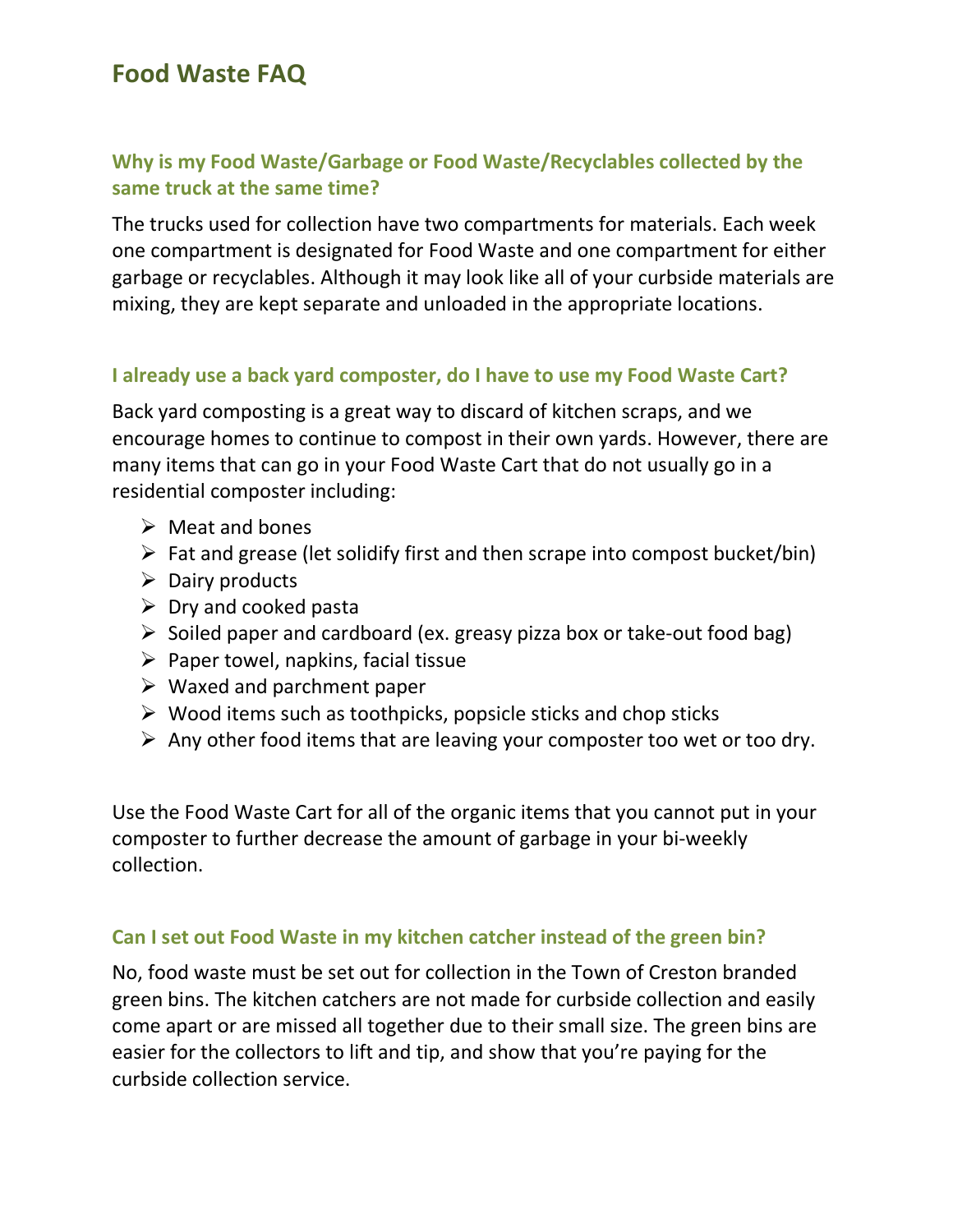#### Can I put Yard Waste in my Food Waste Cart?

Yard waste is not permitted in the Food Waste Carts. The Town provides three (3) yard waste collection events each year as a part of the Curbside Collection program – one in the spring and two in the fall.

Yard waste can be taken to the Creston Landfill (1501 Mallory Road) at any time during their normal operating hours. Yard waste taken to the landfill will be charged at the going rate for 'Yard and Garden Waste'. Effective January 2022, this rate is \$2 Per 120L container (first 2 containers), \$5/ load for Loads ≤ 2.5 m3 and \$50/ tonne for Loads > 2.5 m3. These rates may be amended from time to time by the Regional District of Central Kootenay.

During the months of April and October (only) the Creston Landfill accepts Yard & Garden Waste for FREE. This practice is subject to the conditions placed upon it by the Regional District of Central Kootenay.

### Where does the curbside food waste go?

The food waste is sent to a composting facility at the Creston Landfill (1501 Mallory Road) that is owned and operated by the Regional District of Central Kootenay.

#### Do I have to line my Food Waste Cart/kitchen catcher?

No, you do not have to use liners for your food waste. However, because food waste will stick to your cart, it is recommended you do so. Should you choose to line your Cart or kitchen catcher, you must use a material that is also compostable including: newspaper or compostable paper bags. Biodegradable and compostable plastic bags are NOT PERMITTED.

## What do I do if I have more food waste than the one (1) cart per week that we are allowed?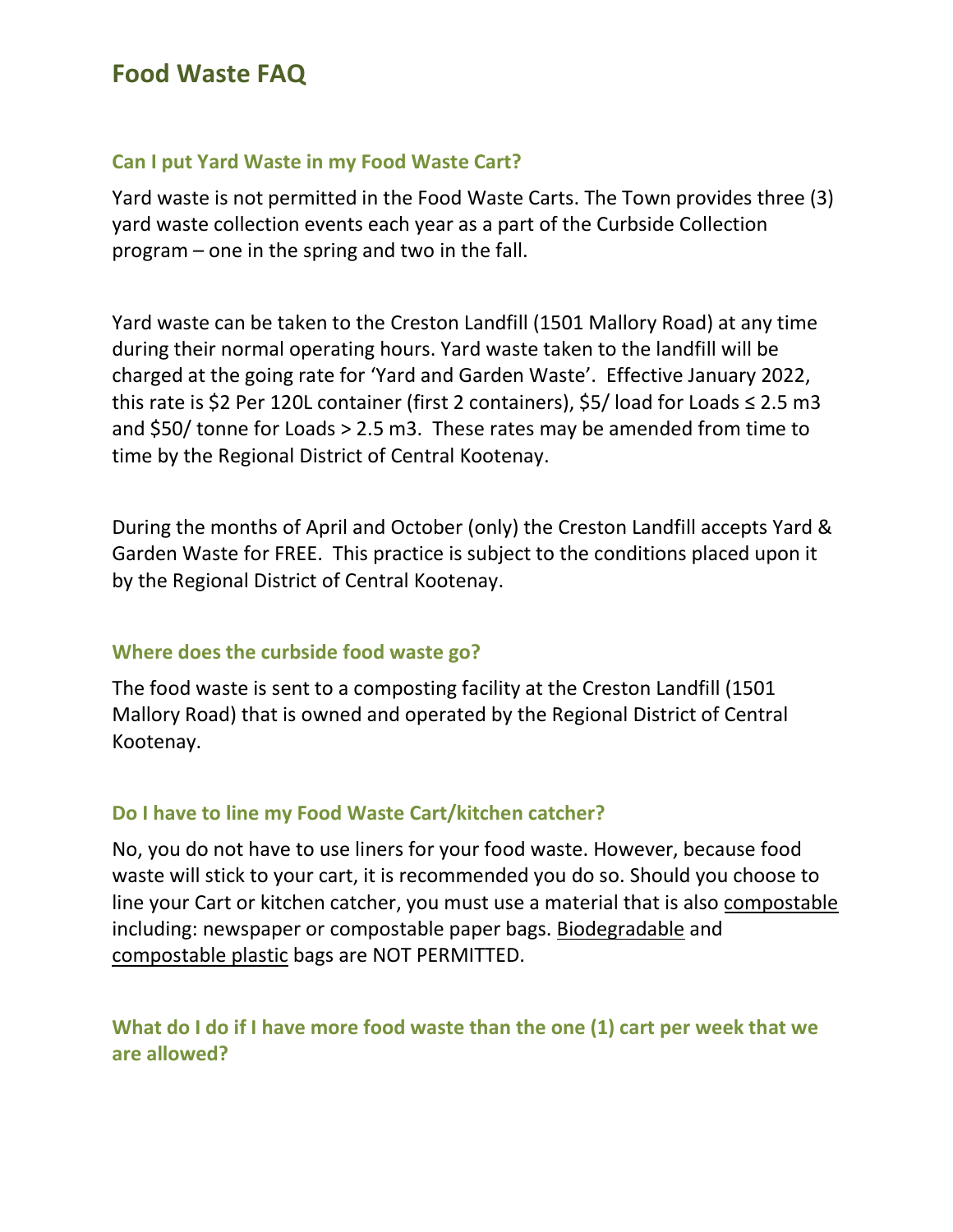If you have extra food waste on your collection day that will not fit in your Food Waste Container, you may place an extra re-usable container that is clearly identifiable as containing food waste or Kraft paper bag of food waste at the curb for collection with a Food Waste Collection Tag. Extra containers do not have to be a Green Cart – you could use a small garbage can or storage tote for example as long as a Food Waste Collection Tag is attached and contain a maximum of 18 Kg (40 lbs) of material. These tags can be purchased at Town Hall. If using Kraft paper bags, it would be a good idea to double bag your extra organic material to ensure your bag does not break upon collection.

If you find you are consistently over the limit of weekly food waste collection, you may wish to purchase a second food waste container and service. This is a great option for households with large families. You will be charged a onetime fee of \$50, plus applicable taxes for the new Creston branded green cart, and \$73.50 per year (2022 Rate, subject to annual rate review) will be added to your utility tax bill for the additional weekly collection. \$73.50 per year works out to be an extra \$1.41 per week for the extra collection.

### What do I do if my Food Waste Cart breaks?

You are responsible for your Food Waste Cart. The Town is not responsible for lost, stolen or damaged carts. If you accidently damage or lose your cart you may purchase a new cart at Town Hall. You will be charged a fee of \$50, plus applicable taxes for each new Creston branded green cart.

At the discretion of the Town, carts with manufacturing defects may be replaced at no charge if the damaged cart is returned to Town Hall.

Your Food Waste Cart is proof that you are eligible for the Food Waste collection service. Failure to have the cart at the curb on collection day will result in your food waste not being collected.

#### Can I put pet waste or kitty litter in my food waste container?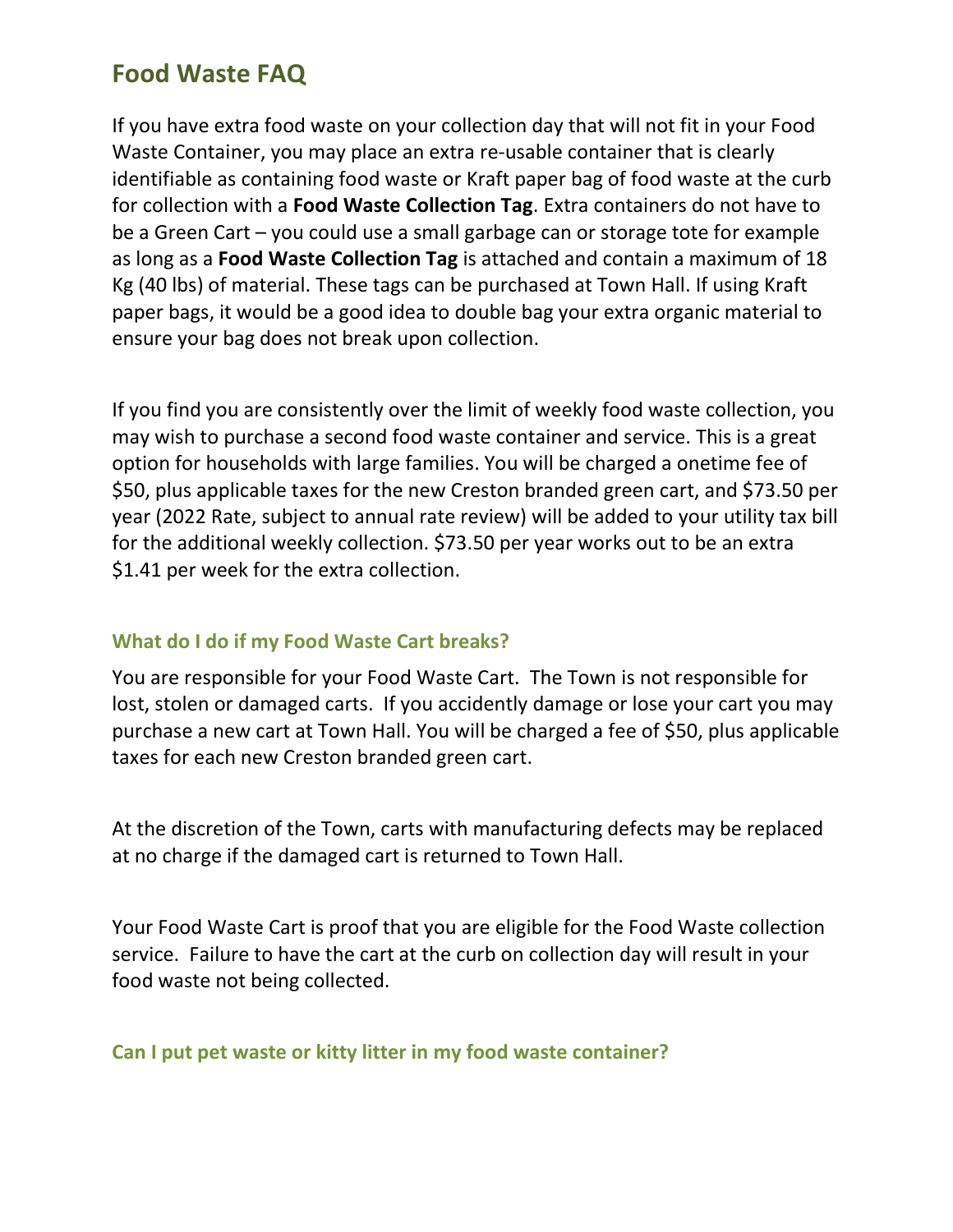No, pet waste is not accepted in the curbside food waste collection. Please double bag all pet waste and cat litter and put it in your garbage.

#### Are there other communities that have curbside organics collection?

Yes! There are many municipalities in BC that collect organics as a part of their curbside collection program.

There are case studies that outline programs in a number of municipalities and can be found on the Government of British Columbia website at under Residential Organic Waste Diversion:

https://www2.gov.bc.ca/gov/content/environment/waste-management/foodand-organic-waste/organic-waste-diversion/residential-organic-waste-diversion

#### What happens if I miss a Food Waste collection day?

If you do not get your food waste collected on your collection day you can:

- $\triangleright$  Purchase **Food Waste Collection Tag(s)** to put out additional bag(s) of food waste on your next collection day or,
- $\triangleright$  Take your Food Waste to the Landfill. There will be a public drop-off bin for Food Waste at the Landfill. Food Waste taken to the Landfill will be charged a per-container fee of \$2 (up to 4x120L containers)

If you do miss your collection day, consider freezing your food waste (if possible) until the next collection.

## Can I put plastic items labelled "biodegradable" or "compostable" in my curbside Food Waste Cart?

No, certification standards currently allow a plastic to be called "biodegradable" or "compostable" if it breaks down to a specified degree, over a minimum period of time, when exposed to a certain minimum temperature and other physical conditions. However, the composting facility at the Creston Landfill does not operate under conditions that sufficiently biodegrade many of these products. To be safe, leave them out of your food waste cart and place them in your garbage.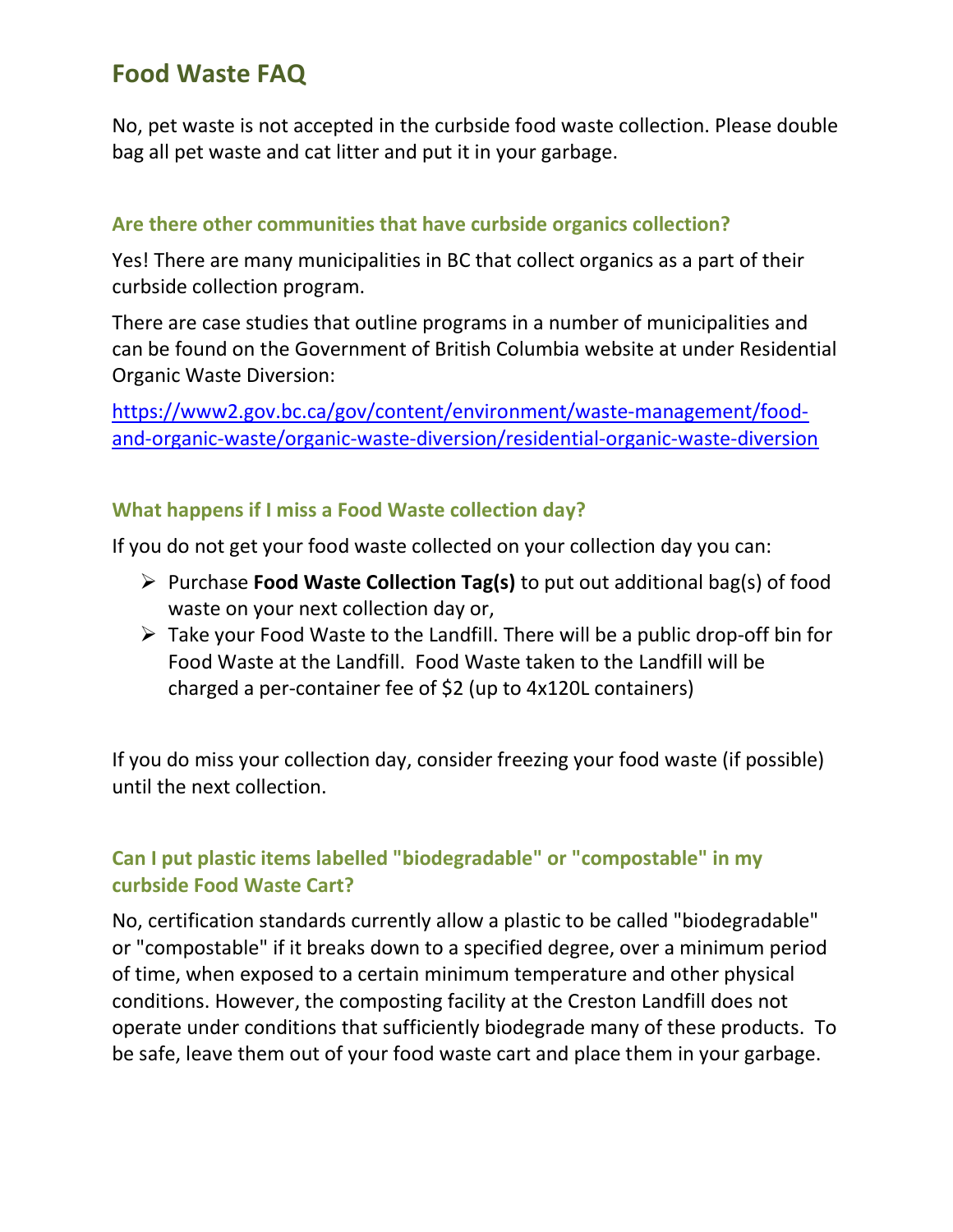### PLA (Polyactic Acid) liners claim to be "compostable", why can't they be use?

PLA (Polylactic Acid) plastic is made of plant-based renewable resources such as potato starch, corn, bamboo or sugarcane. As a result, PLA plastic is often hailed as an eco-friendly packaging solution. PLA plastics are still "plastic" and require up to 24 months to breakdown under ideal composing conditions. Only a handful of facilities specialize in composting of degradable plastics and unfortunately, at this time, Creston's composting facility is not one of them. Therefore, they are not permitted for use in Creston's food waste collection stream.



Compostable plastic that has been in a compost pile for 18-24 months